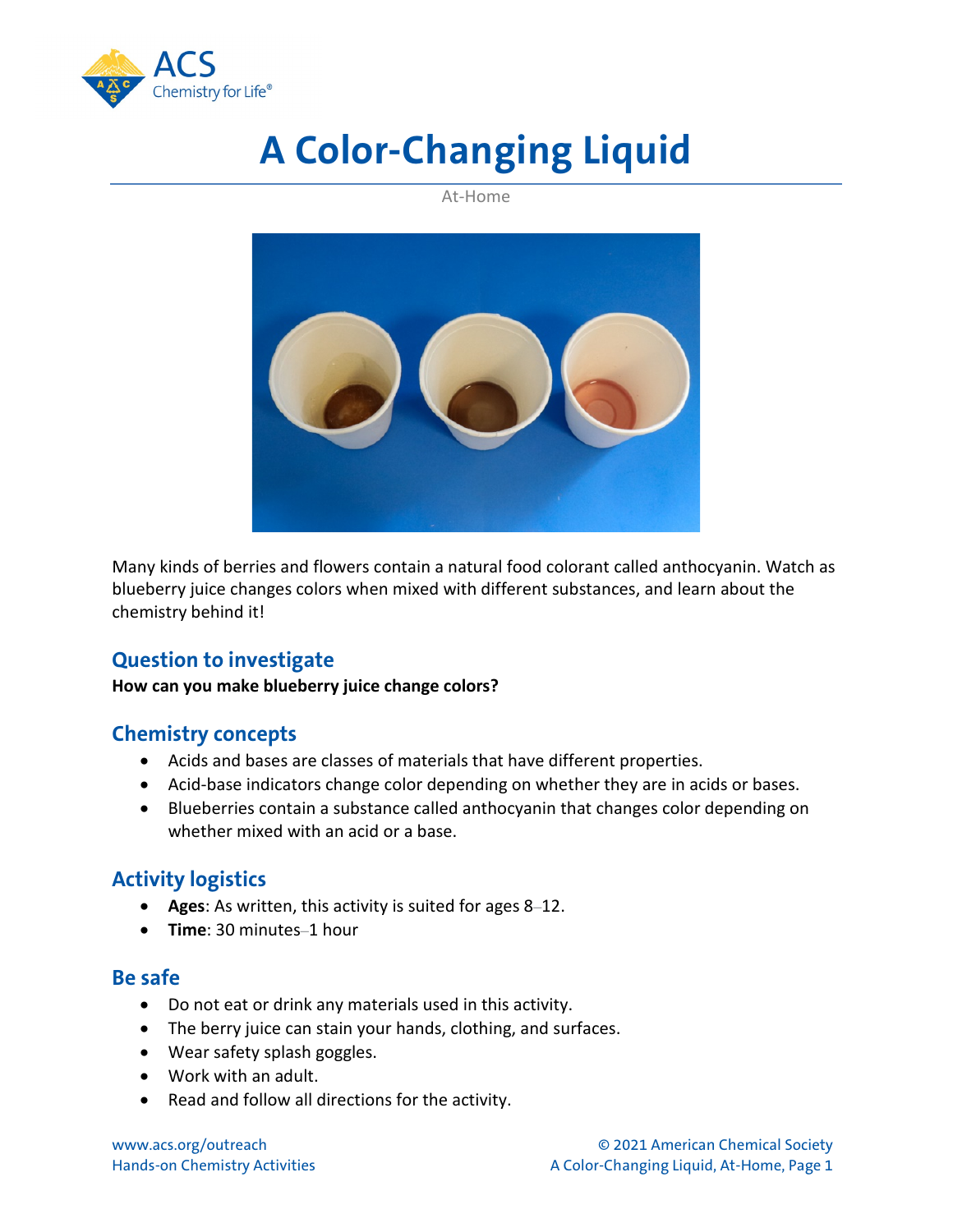

- Read all warning labels.
- Wear Personal Protective Equipment (PPE), such as goggles, safety glasses, or gloves.
- Tie back long hair, roll up sleeves, and secure loose clothing.
- Be sure to clean up and dispose of materials properly when you are finished with an activity.
- Wash your hands well before and after the activity.

**Disposal**: Dispose of all solid waste in the trash. The liquids can be safely disposed of down the drain with plenty of water.

#### **What you'll need**

- Powdered dishwasher detergent
- Blueberry juice or smashed blueberries
- Clear soda or vinegar
- Baking soda
- 3 small bowls or cups
- Measuring spoons
- Fork

#### **Procedure**

- #1 RANDE **RS AWAY**
- berries in a bowl with a fork. Add about a tablespoon of water and stir. Scoop out the solid parts and throw them away. If using blueberry juice or syrup, skip this step. Record the color below.
- 2. Arrange three small bowls in a row. Add 1 tsp. water into each bowl.
- 3. Add ¼ tsp. blueberry juice or blueberry syrup to each bowl. Stir carefully.
- 4. Add 1 tsp. powdered dishwasher detergent or to the liquid in one bowl. Stir carefully.
- 5. Add 1 tsp. baking soda to the liquid in a second bowl. Stir carefully.
- 6. Add 1 tsp. clear soda pop or vinegar in the third bowl.

1. If using fresh blueberries, smash about a dozen

7. Record your observations below.

#### **What do you observe?**

What color is the blueberry juice or syrup before you add anything to it?

What color is the liquid when you add dishwasher detergent to blueberry juice?

What color is the liquid when you add baking soda to blueberry juice?